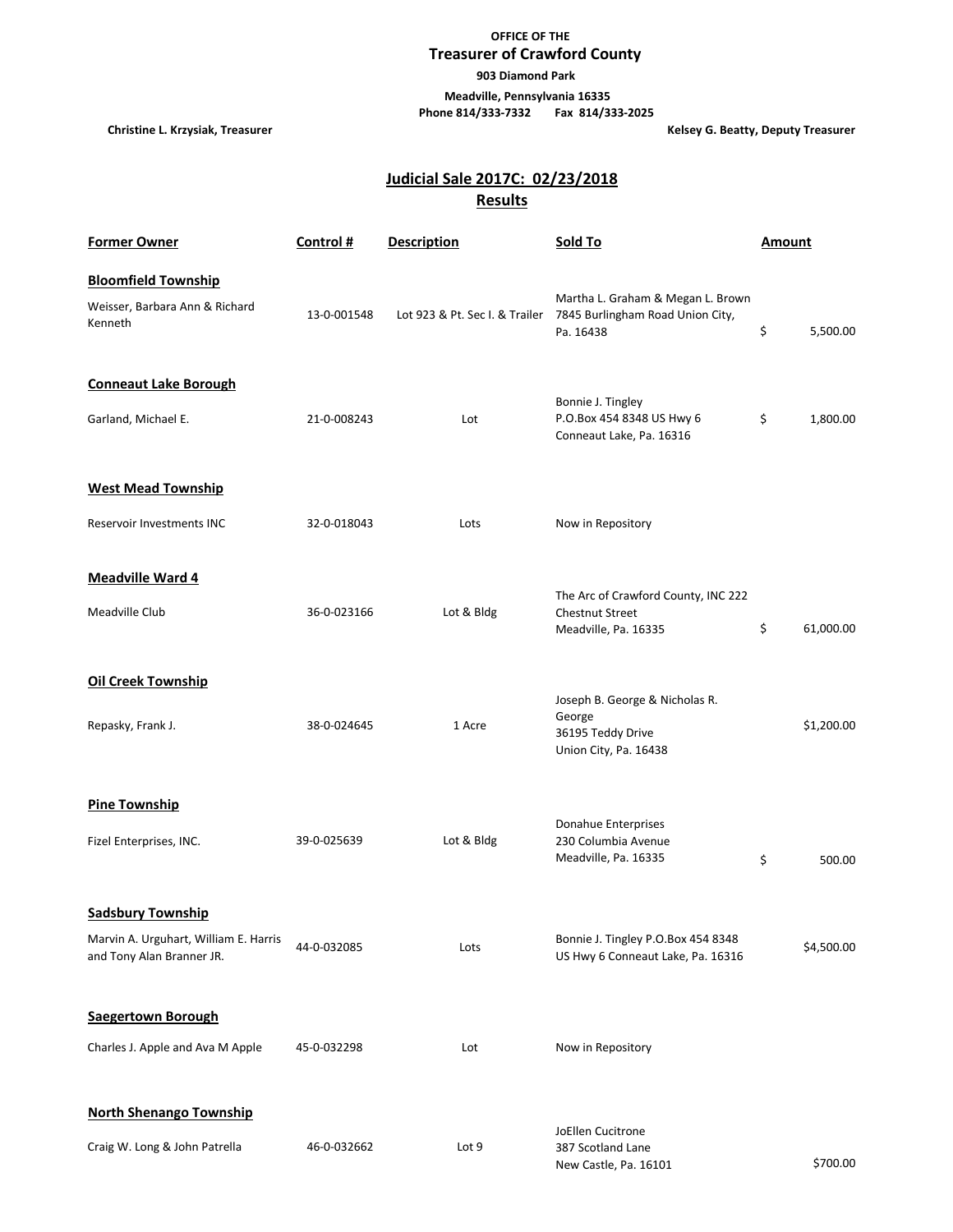| Elmer F. Eszlari and Edith E. Coliannia         | 46-0-032899                | Lot 448            | <b>Tiffany Rutter</b><br>23000 Capp Road<br>Venango, Pa. 16440                                | \$500.00                 |
|-------------------------------------------------|----------------------------|--------------------|-----------------------------------------------------------------------------------------------|--------------------------|
| Thomas H. Vetter                                | 46-0-035058                | Lot 225            | Zehr Building Properties, LLC 1100<br>Morgan Village Road Meadville, Pa.<br>16335             | \$500.00                 |
| Helen S. Fricovsky (dec) and Karen<br>Fricovsky | 46-0-033002                | Lot 655            | <b>Tiffany Rutter</b><br>23000 Capp Road<br>Venango, Pa. 16440                                | \$500.00                 |
| Alessandra S. Riscatti                          | 46-0-033049                | Lot 9A-10A         | Now in Repository                                                                             |                          |
| James H Johnson                                 | 46-0-032679                | Lot 39             | Barnyard Properties, LLC<br>6059 Lake Pleasant Road<br>Erie, Pa. 16505                        | \$900.00                 |
| T.A.Schomburger                                 | 46-0-034731                | Lot 360            | Now in Repository                                                                             |                          |
| <b>South Shenango Township</b>                  |                            |                    |                                                                                               |                          |
| Kenneth F. Wilson                               | 47-0-038686                | 10 Lots            | CM Real Estate, LLC<br>362 Main Street<br>Kersey, Pa. 15846<br>Joseph M. Fedorski & Sandra L. | \$900.00                 |
| Kenneth F. Wilson                               | 47-0-038684                | Lot 350            | Fedorski<br>41 East Orchard<br>Pittsburgh, Pa. 15202                                          | \$500.00                 |
| Kenneth F. Wilson                               | 47-0-038683                | Lots 348-349       | Now in Repository                                                                             |                          |
| <b>West Shenango Township</b>                   |                            |                    |                                                                                               |                          |
|                                                 |                            |                    | CM Real Estate, LLC                                                                           |                          |
| Esther Van Kanegan                              |                            |                    | 362 Main Street                                                                               |                          |
| Estate of Russell Kline Floch                   | 48-0-039163<br>48-0-039080 | Lots<br>Lot 280    | Kersey, Pa, 15846<br>Green Screen Teks, LLC<br>10962 Lagrange Road<br>Elyria, OH. 44035       | \$<br>\$500.00<br>500.00 |
| <b>Sparta Township</b>                          |                            |                    |                                                                                               |                          |
| <b>Tammy Rogers</b>                             | 49-0-070316                | Trailer            | Now in Repository                                                                             |                          |
| <b>Steuben Township</b>                         |                            |                    |                                                                                               |                          |
| Audie G. Snyder                                 | 53-0-042405                | Lot & Bldg         | Jessica L. Whitman<br>16981 Fink Road<br>Centerville, Pa. 16404                               | \$<br>10,000.00          |
| Scott McLain and Camille Kent                   | 53-0-102180                | Trailer (In field) | Now in Repository                                                                             |                          |
| <b>Summerhill Township</b>                      |                            |                    |                                                                                               |                          |
| David Culbertson                                | 54-0-057532                | Trailer            | Now in Repository                                                                             |                          |
| <b>Summit Township</b>                          |                            |                    | Patricia A. Fyock & Randy Jay Fyock                                                           |                          |